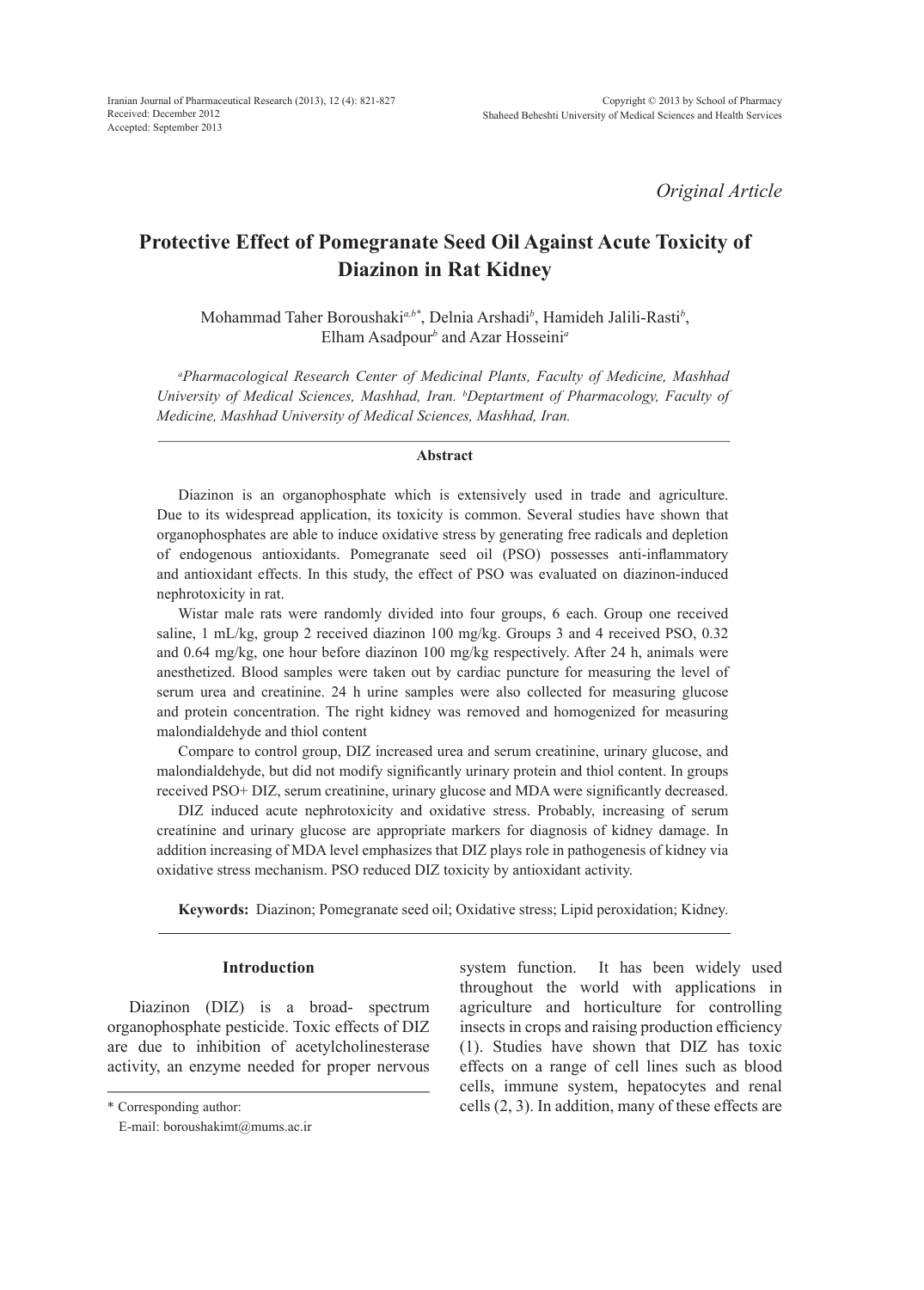resulting in excessive free radical production, consumption of tissue antioxidants and oxidative stress (4). However antioxidants can reduce the toxic effects of DIZ. It has been known that pomegranate seed oil has anti-inflammatory and antioxidant effects. Also studies have shown its kidney protective effect against various toxic materials (5). In this study, protective effect of PSO against DIZ-induced nephrotoxicity in rat was investigated.

### **Experimental**

Diazinon was purchased from Sigma, DTNB (2,2'-dinitro-5,5'-dithiodibenzoic acid), TBA (2-thiobarbituric acid), *n*-butanol, NaOH (sodium hydroxide), NaCl (sodium chloride), Na2EDTA (ethylenediaminetetraacetic acid disodium salt), Trizma base (Tris hydroxymethyl) aminomethane), phosphoric acid, HCl (hydrochloric acid), KCl (potassium chloride), ether, and TMP (tetramethoxypropane) were purchased from Merck (Darmstadt, Germany). PSO (*d* = 0.81 g/mL at 25°C) was a gift from Urom Narin Company. Production License No. 11616/12 (Uromeya, I. R. Iran).

Adult male Wistar rats (Animal Breading Unit, School of Medicine, Mashhad, Iran), weighing 180–220 g were used for all experiments. Animals were housed in a pathogen-free facility on a 12 h light/dark schedule and with *ad libitum* access to food and water. All animal procedures were approved by the university ethics committee and were in compliance with national laws and with National Institutes of Health guidelines for the use and care of laboratory animals. After acclimatization, animals were randomly divided into four groups (6 each) and individually put in the metabolic cages. Group 1 (control group) was treated with saline (1 mL/kg). Group 2 received diazinon 100 mg/kg, and groups 3 and 4 received pomegranate seed oil 0.32 mg/kg and 0.64 mg/kg respectively, one hour before diazinon 100 mg/kg. All injections were carried out intraperitoneally.

After 24 h all animals were anesthetized under intraperitoneal injection of ketamine/ xylazine (60 mg/kg and 6 mg/kg, respectively); blood samples were taken out by cardiac puncture for measuring the level of serum urea and creatinine. 24 h urine samples, for measuring glucose and protein concentration were also collected, before scarifying animals. The right kidney was removed, homogenized in cold KCl solution  $(1.5\%, pH 7)$  to give a  $10\%$ homogenate suspension and used for measuring malondialdehyde (MDA) and thiol content. Urea concentration was determined colorimetrically using Autoanalyzer (Technicon RA-1000, England) and urea kit (Man Lab Company, Tehran, Iran). Creatinine concentration was measured by the Jaffe's method (6).

Glucose concentration was estimated by the enzymatic assay (glucose oxidase) and protein concentration was measured by the turbidimetric method (7, 8). The lipid peroxidation level of the kidney tissue was measured as malondialdehyde, which is the end product of lipid peroxidation and reacts with TBA as a thiobarbituric acid reactive substance (TBARS) to produce a red-colored complex which has peak absorbance at 532 nm (9). Briefly, 3 mL phosphoric acid (1%) and 1 mL TBA (0.6%) were added to 0.5 mL of homogenate in a centrifuge tube and the mixture was heated for 45 min in a boiling water bath. After cooling, 4 mL of *n*-butanol was added to the mixture, vortexed for 1 min, and then centrifuged at 20,000 rpm for 20 min. The organic layer was transferred to a fresh tube and its absorbance was measured at 532 nm. The standard curve of MDA was constructed over the concentration range of 0-40 μM (10). Total SH groups were measured using DTNB as the reagent. This reagent reacts with the SH groups to produce a yellowcolored complex with peak absorbance at 412 nm. Briefly, 1 mL Tris–EDTA buffer (pH = 8.6) was added to 50 μL kidney homogenate in 2 mL cuvettes and sample absorbance was read at 412 nm against Tris–EDTA buffer alone (*A*1).Then 20 μL DTNB reagent (10 mM in methanol) was added to the mixture, and after 15 min (stored in laboratory temperature), the sample absorbance was read again (*A*2). The absorbance of DTNB reagent was also read as a blank (*B*). Total thiol concentration (mM) was calculated from the following equation (11):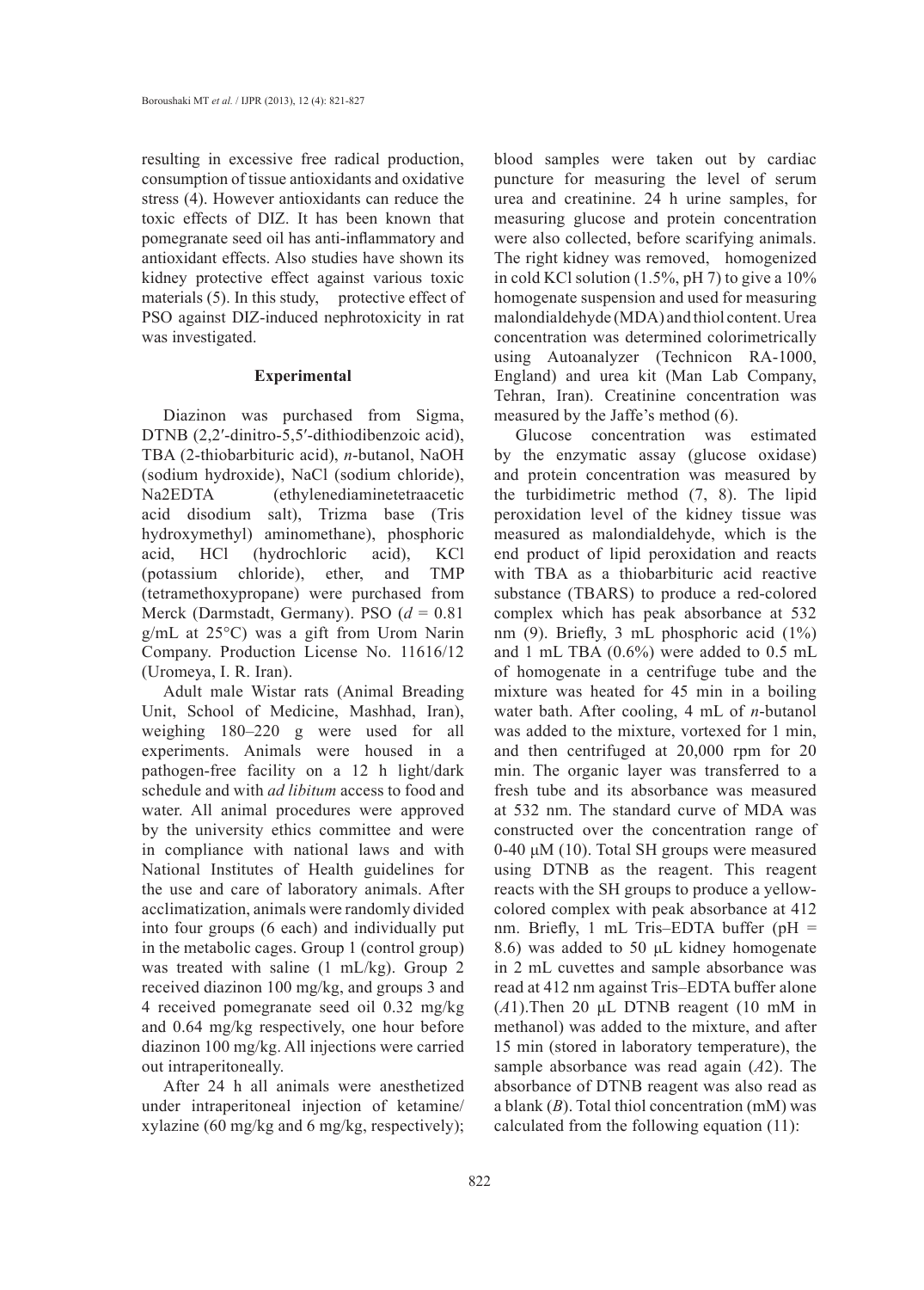

**Figure 1.** Concentration of serum creatinine in different treated groups. Values are mean  $\pm$  SEM (n = 6). *\**p < 0.05 compare to control and PSO treated groups. DIZ: Diazinon, PSO: Pomegranate Seed Oil

Total thiol concentration (mM) =  $(A_2-A_1-B) \times$  $1.07/0.05 \times 13.6$ 

In a preliminary study, PSO alone did not significantly modify the biochemical parameters compare to the control group (data not shown).

# *Statistical analysis*

Data were expressed as mean ± SEM. Statistical analysis was performed using oneway ANOVA

followed by Tukey-Kramer post-hoc test for multiple comparisons. The p-values  $\leq 0.05$  were considered statistically significant.

### **Results**

No observable toxicity or any gross changes in kidney tissue of animals pretreated with PSO alone was observed.

# *Concentration of serum creatinine in different treated groups*

Data showed that DIZ significantly increased level of creatinine ( $p < 0.05$ ) compare to control and PSO treated groups. There was no significant



**Figure 2.** Concentration of serum urea in different treated groups. Values are mean  $\pm$  SEM (n = 6). \*\*p < 0.01 compare to control group,\*\* p < 0.001compare to DIZ group. DIZ: Diazinon, PSO: Pomegranate Seed Oil.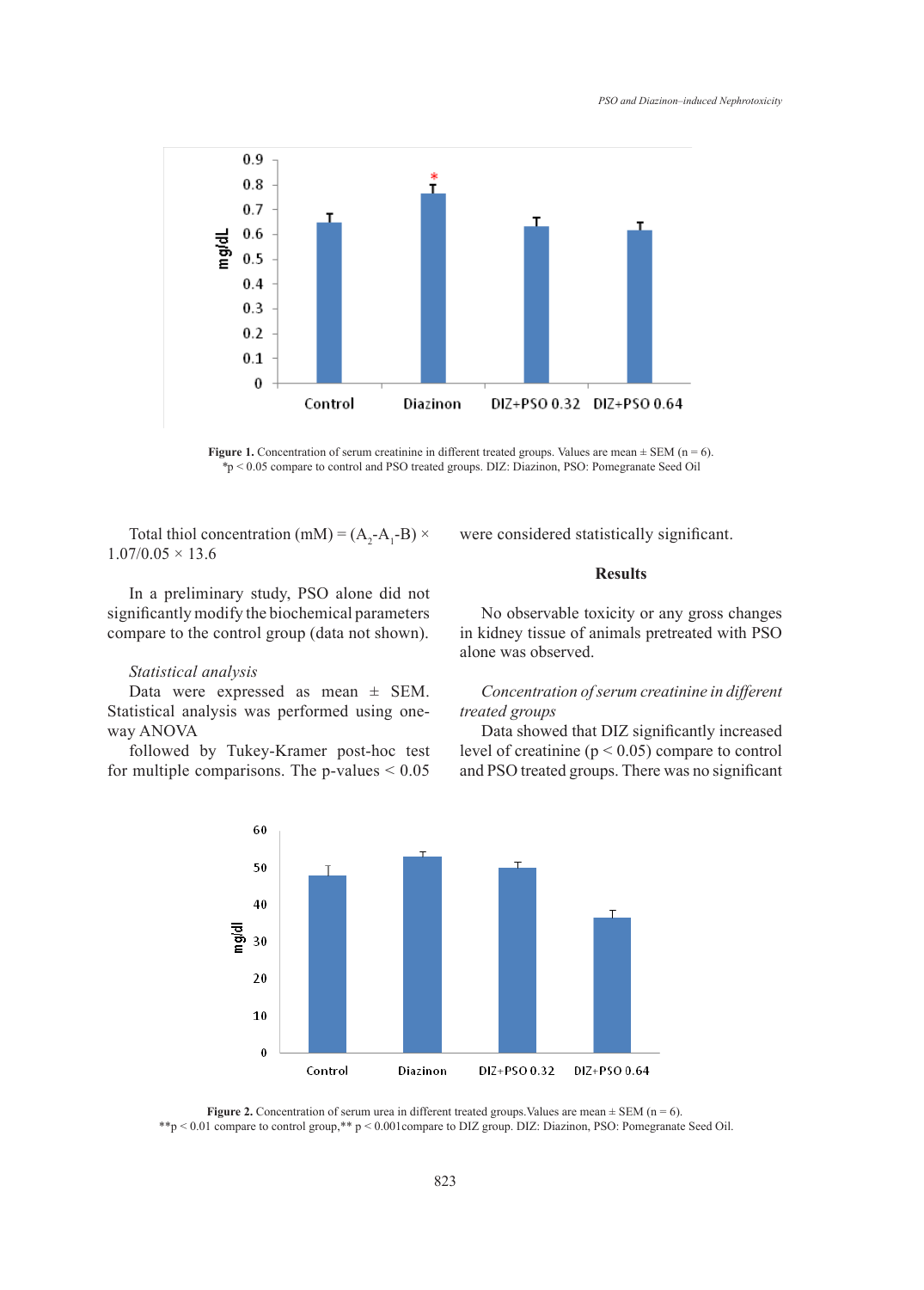

**Figure 3.** Concentration of urinary glucose in different treated groups. Values are mean±SEM (n=6). \*\* p < 0.01 compare to DIZ group \*\*\*p < 0.001 compare to control group. DIZ: Diazinon, PSO: Pomegranate Seed Oil

difference between control and PSO treated groups (Figure 1).

# *Concentration of serum urea in different treated groups*

Data showed that PSO, with 0.64mg/kg significantly decreased serum urea compare to control ( $p < 0.01$ ) and DIZ ( $p < 0.001$ ) treated groups. There was no significant difference between control and DIZ treated groups (Figure 2).

# *Concentration of urinary glucose in different treated groups*

Results showed that in DIZ treated group concentration of urinary glucose was significantly increased compare to control group ( $p \leq 0.001$ ). PSO treated groups were significantly decreased urinary glucose compare to DIZ treated group ( $p < 0.01$ ). There was no significant difference between control and PSO treated groups (Figure 3).

# *Concentration of urinary protein in different treated groups*

There were no significant differences among concentration of urinary protein in different treated groups.

*Concentration of MDA in different treated groups*

As shown there was significantly ( $p < 0.05$ )

increase in concentration of MDA in DIZ treated compare to control and PSO 0.64mg/kg treated groups (Figure 4).

*Concentration of thiol content in different treated groups*

There were no significant differences among concentration of total thiol in different treated groups.

### **Discussion**

Oxidative stress increases the production of free radicals and reduction of endogenous antioxidants. Free radicals have high activity and react with different molecules. However, they can disrupt the structure and function of proteins and enzymes (12). In addition, free radicals can lead to mutation and DNA damage (13). It is known that oxidative stress plays role in the pathogenesis of kidney toxicity of many toxins and drugs (14). DIZ is an organophosphate insecticide that has a lot of commercial and agricultural uses. It is also one of the most common causes of poisoning, therefore its effects on various organs is important. DIZ toxicity can be acute or chronic. Acute toxicity occurs in suicide or accidental ingestion, while chronic toxicity is due to long-term exposure (15). The kidney is responsible for elimination of active metabolites. DIZ metabolites are excreted via kidney. However, DIZ and its metabolites elimination through kidney are associated with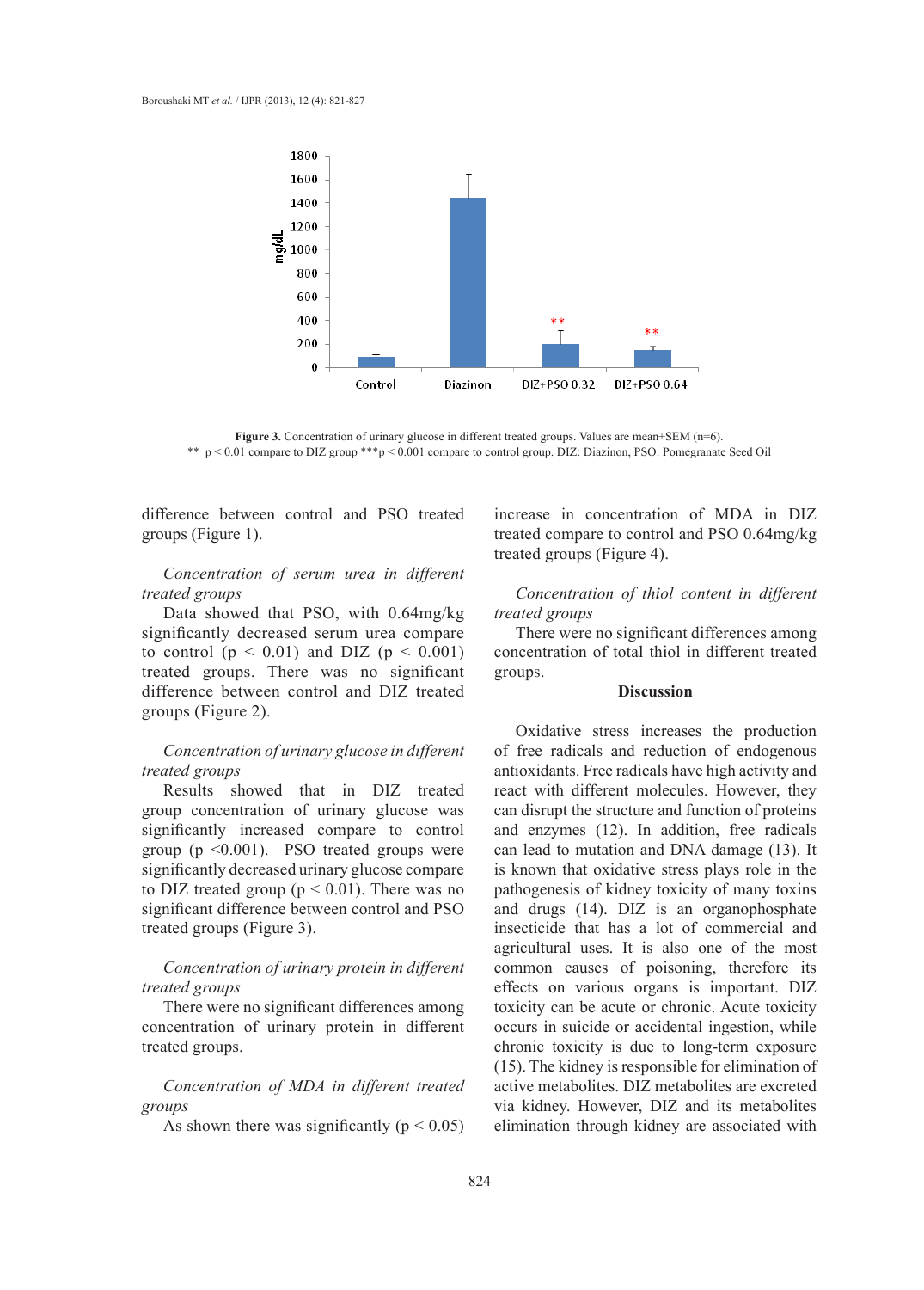

**Figure 4.** Concentration of MDA in different treated groups. Values are mean  $\pm$  SEM (n = 6). \* p < 0.05 compare to control and PSO 0.64mg/kg treated groups. DIZ: Diazinon, PSO: Pomegranate Seed Oil.

kidney and tubular damage. This study indicated that DIZ has induced oxidative stress and kidney dysfunction, also acute toxicity of DIZ increases serum creatinine and urea. Concentration of creatinine is a marker of kidney function and its elevation is associated with kidney injury. Serum creatinine also shows kidney clearance. Therefore, increasing of creatinine is resulting of DIZ-induced kidney damage and clearance reduction.

In a study, DIZ was given through gavage to rats, after 4 weeks some biochemical markers were evaluated. Results showed, serum creatinine and urea did not change. It could be due to low dose and oral method (16). In another study, DIZ was given orally for 8 weeks, urea and serum creatinine were increased (4). This is well agreed with our results. The present study has shown that PSO with doses of 0.32 and 0.64 mg / kg has reduced serum creatinine and urea levels in treated groups.

It is believed that natural compounds and their derivatives represent a source of potential chemotherapeutic agents. Dietary supplementation with these products rich in antioxidants is associated with inhibition of toxicity of many chemicals (17). The results obtained in this study suggest that PSO has an overall protective effect against DIZ-induced nephrotoxicity in rat model. The observed protective effects can be attributed to the antioxidant properties of PSO that has been shown in our previous study (18).

In this study, urinary glucose level was increased. Selectively, kidneys reabsorb urine glucose and prevent its excretion. Increasing of glucose in DIZ group shows that DIZ causes acute tubular damage and disturbs glucose uptake. In addition, urinary protein did not change. Whereas, serum proteins such as albumin have high molecular weight, it can be concluded that DIZ-induced kidney damage has not been enough to enter proteins into urine, but severely impairs glucose uptake. Two doses of PSO reduced urinary glucose in treated groups. This process shows that PSO restores glucose uptake and prevents its excretion. In fact, PSO reduces DIZ-induced tubular damage.

The present study showed that acute dose of DIZ increased concentration of MDA but did not change total thiol contents of kidney hemogenates. MDA is a stable metabolite of the free radical-mediated lipid peroxidation cascade and it is known as a marker of oxidative stress. In this study PSO with dose of 0.64 mg / kg reduced MDA and inhibited DIZinduced oxidative stress. These results clearly demonstrated that oxidative stress plays a role in DIZ toxicity and PSO reduced kidney toxicity of DIZ by antioxidant effects. Also, previous studies have shown that DIZ caused oxidative stress in kidney tissue of rat and increased MDA (19). These results well agreed with the results obtained in this study. Total thiol content was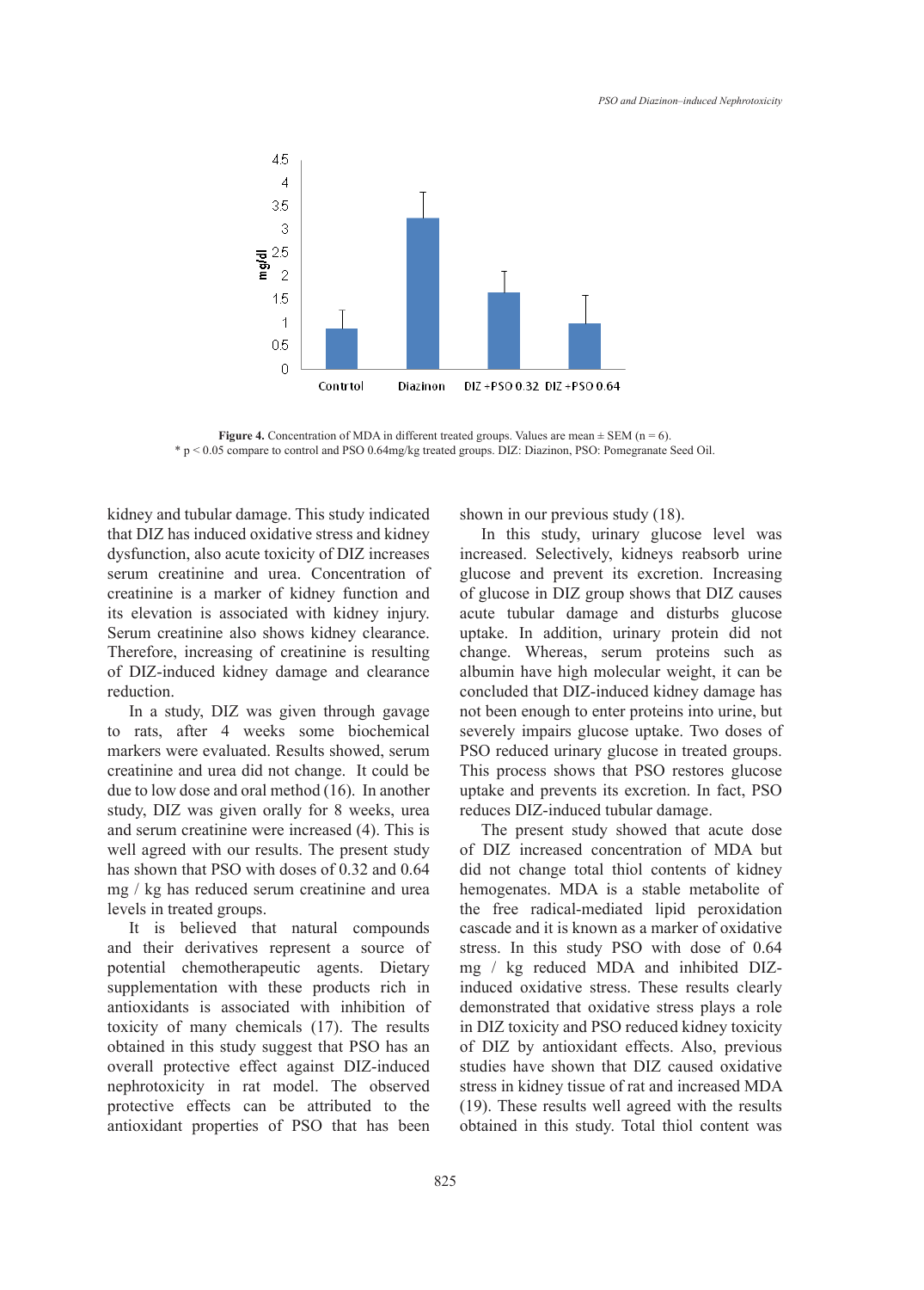not increased significantly in this study, possibly depletion of thiol antioxidant factors may require more time and should be identified in sub-acute and chronic toxicities. Previous studies have been shown antioxidant effects of pomegranate seed oil (20-22). Pomegranate seed oil contains significant amounts of polyunsaturated fatty acids, which have antioxidant effects. Different studies have been shown that it has scavenger properties of free radicals and prevents lipid oxidation (23, 24).

#### **Conclusion**

In conclusion, the results of this study showed that PSO clearly attenuated DIZinduced nephrotoxicity via; a) improving kidney function by reducing urinary glucose; b) reducing serum urea and creatinine; and c) decreasing MDA concentration, but explanation of these mechanisms need further investigations

## **Acknowledgments**

This investigation was financially supported by the Pharmacological Research Center of Medicinal Plants, Faculty of Medicine, Mashhad University of Medical Sciences, Mashhad, Iran.

#### **References**

- Larkin DJ and Tjeerdema RS. Fate and effects of (1) diazinon. *Rev. Environ Contam Toxicol.* (2000) 166: 49-82.
- (2) Galloway T and Handy R. Immunotoxicity of organophosphorous pesticides. *Ecotoxicology*. (2003) 12: 345-63.
- Flaskos J. The developmental neurotoxicity of (3) organophosphorus insecticides: a direct role for the oxon metabolites. *Toxicol. Lett*.( 2012) 209: 86-93.
- Shah MD and Iqbal M. Diazinon-induced oxidative (4) stress and renal dysfunction in rats. *Food Chem. Toxicol*. (2010) 48: 3345-53.
- Faria A and Calhau C. The bioactivity of pomegranate: (5) impact on health and disease. C*rit. Rev. Food Sci. Nutr.* (2011) 51: 626-34.
- Masson P, Ohlsson P and Bjorkhem I. Combined (6) enzymatic-Jaffe's method for determination of creatinine in serum. *J. Clin. Che*. (1981) 27: 18–21.
- Lott JA and Turner K. Evaluation of Trinder's glucose (7) oxidase method for measuring glucose in serum and urine. *J. Clin. Chem*. (1975) 21: 1754–1760.
- Mc Elderry LA, Tarbit IF and Cassells-Smith AJ. Six (8) methods for urinary protein compared. *J. Clin. Chem*. (1982) 28: 356-360.
- Fernandez J, Perez-Alvarez JA and Fernandez-lopez (9) JA. Thiobarbituric acid test for monitoring lipid oxidation in meat. *J. Food Chem*. (1997) 99: 345–353.
- $(10)$  Hosseinzadeh H, Sadeghnia HR and Ziaee T. Protective effect of aqueous saffron extract (Crocus sativus L.) and crocin, its active constituent, on renal ischemia-reperfusioninduced oxidative damage in rats. *J. Pharm. Pharm. Sci.* (2005) 8: 387-393.
- $(11)$  Sedlak J and Lindsay RH. Estimation of total, proteinbound, and nonprotein sulfhydryl groups in tissue with Ellman's reagent. *J. Anal. Biochem*. (1968) 25: 192-205.
- $(12)$  Cannizzo ES, Clement CC, Sahu R, Follo C and Santambrogio L. Oxidative stress, inflamm-aging and immunosenescence. *J. Proteomics*. (2011) 74: 2313-23.
- (13) Khansari N, Shakiba Y and Mahmoudi M. Chronic inflammation and oxidative stress as a major cause of age-related diseases and cancer. *Recent Pat Inflamm Allergy Drug Discov.* (2009) 3: 73-80.
- $(14)$  Sabolic I. Common mechanisms in nephropathy induced by toxic metals. *Nephron Physiol.* (2006) 104: 107-14.
- (15) Yurumez Y, Durukan P, Yavuz Y, Ikizceli I, Avsarogullari L and Ozkan S. Acute organophosphate poisoning in university hospital emergency room patients. *Intern. Med*. (2007) 46: 965-9.
- (16) Hariri AT, Moallem SA, Mahmoudi M, Memar B and Hosseinzadeh H. Sub-acute effects of diazinon on biochemical indices and specific biomarkers in rats: protective effects of crocin and safranal. *Food Chem. Toxicol*. (2010) 48: 2803-8.
- (17) Gurib-Fakim A. Medicinal plants: Traditions of yesterday and drugs of tomorrow. *J. Mol. Aspects. Med.* (2006) 27: 1–93.
- (18) Boroushaki MT, Sadeghnia HR and Banihasan M. Protective effect of pomegranate seed oil on Hexacholorobutadiene -induced nephrotoxicity in rat. *J. Ren. Fail.* (2010) 32: 612-617.
- Abasnejad M, Asgari A, Haji Hossaini R, Hajigholamali (19) M. Salehi M and Salimian M. Acute Toxicity Effect of Diazinon on Antioxidant System and Lipid Peroxidation in Kidney Tissues of Rats. *Scientific-Res. J. Shahed University*. (2009) 83.
- (20) Singh RP, Chidambara Murthy KN and Jayaprakasha GK. Studies on the antioxidant activity of pomegranate (Punica granatum) peel and seed extracts using in vitro models. *J. Agric Food Chem.* (2002) 50: 81-6.
- (21) Schubert SY, Lansky EP and Neeman I. Antioxidant and eicosanoid enzyme inhibition properties of pomegranate seed oil and fermented juice flavonoids. *J. Ethnopharmacol.* (1999) 66: 11-7.
- (22) Aviram M, Dornfeld L, Rosenblat M, Volkova N, Kaplan M and Coleman R. Pomegranate juice consumption reduces oxidative stress, atherogenic modifications to LDL, and platelet aggregation: studies in humans and in atherosclerotic apolipoprotein E-deficient mice. *Am. J. Clin Nutr*. (2000) 71: 1062-76.